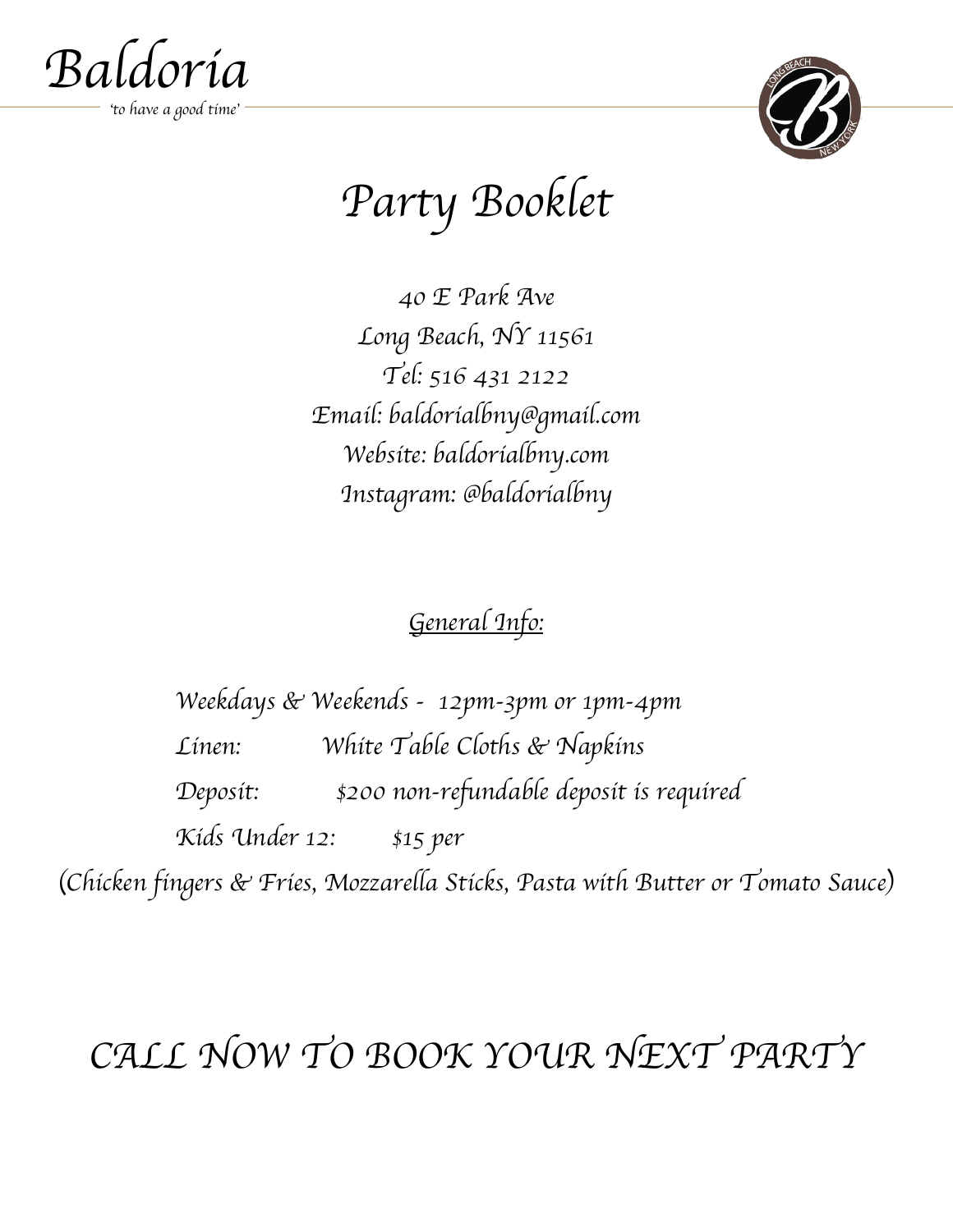#### PACKAGE #1  $$34.95$  (PLUS TAX & GRATUITY)

#### **FIRST COURSE**

BALDORIA HOUSE SALAD (SPRING GREENS, TOMATOES, ONIONS, HOUSE HONEY VINAIGRETTE)

#### **MIDDLE COURSE**

(CHOOSE ONE)

PENNE POMODORO PENNE VODKA

#### **MAIN COURSE (à la carte)**

(CHOOSE THREE)

CHICKEN FRANCESE CHICKEN MARSALA VEAL PICCATA VEAL MARSALA GRILLED SALMON BRANZINO EGGPLANT PARMIGIANA

**BEVERAGES** SODA ~ COFFEE ~ ESPRESSO ~ TEA INCLUDED~ CAPPUCCINO \$5EA

#### **ADD-ONS**

MINI CANNOLI OR ASSORTED ITALIAN COOKIES **\$2PP** CAKE CUTTING **\$2PP**

> DRINK PACKAGE #1 **\$15 pp** UNLIMITED WINE, SELECT BEER

DRINK PACKAGE #2 **\$25 pp** TOP SHELF OPEN BAR, SELECT BEER & WINE (SINGLE MALTS, COGNAC, CORDIALS NOT INCLUDED)

> **FAMILY STYLE APPETIZERS \$10 pp** (CHOICE OF TWO)

FRIED CALAMARI, FRESH MOZZARELLA & TOMATOES, BAKED CLAMS, MOZZARELLA EN CAROZZA, FRIED ZUCCHINI, RICE BALLS, SMALL MEATBALLS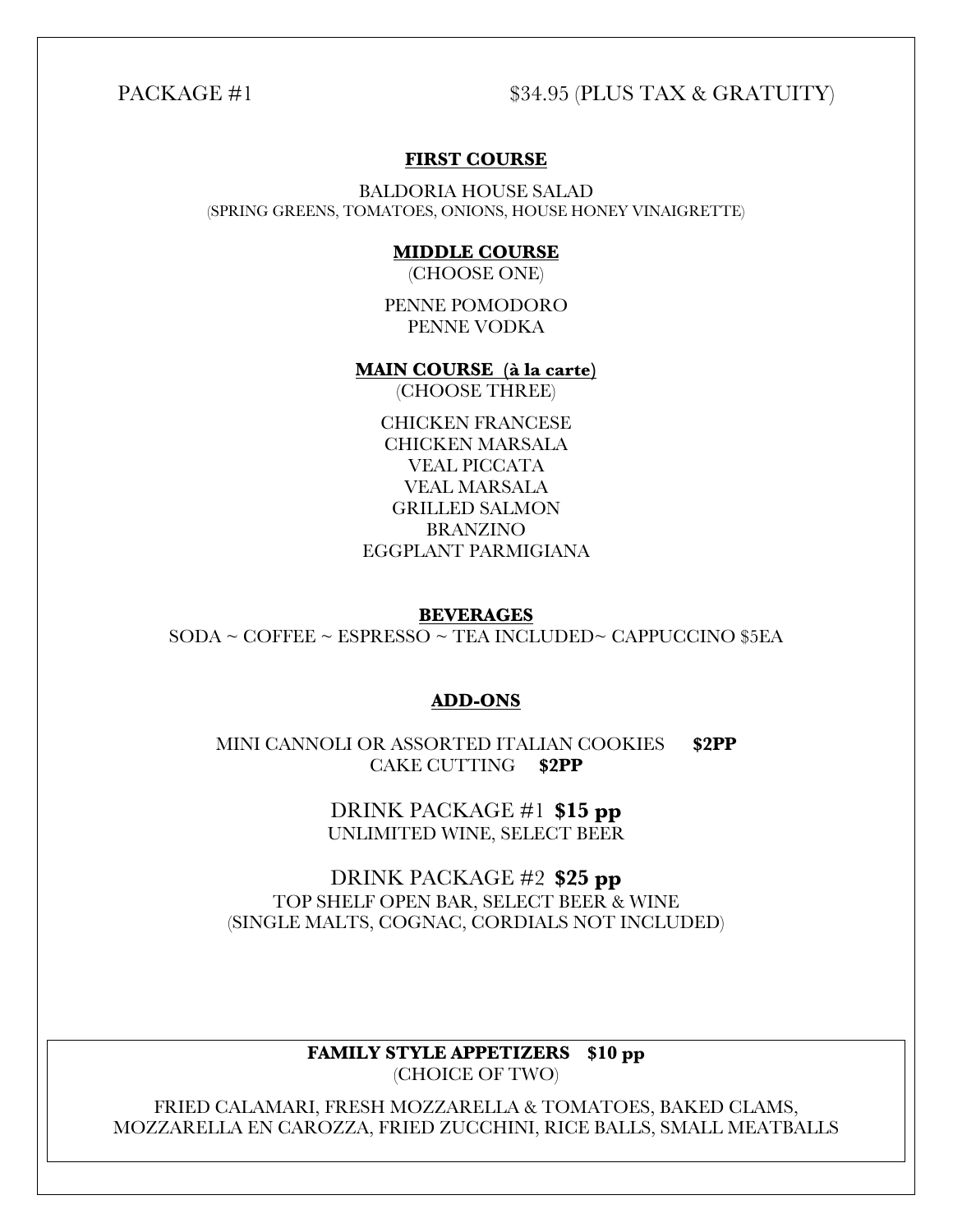### PACKAGE #2  $$44.95$  (PLUS TAX & GRATUITY)

#### **FAMILY STYLE APPETIZERS**

**CAPRESE** (FRESH MOZZARELLA & TOMATOES) FRIED CALAMARI BAKED CLAMS

#### **MIDDLE COURSE**

(CHOOSE ONE)

PENNE POMODORO GNOCCHI PESTO CAESAR SALAD

#### **MAIN COURSE (à la carte)**

(CHOOSE THREE)

CHICKEN FRANCESE CHICKEN MARSALA VEAL PICCATA VEAL MARSALA SKIRT STEAK GRILLED SALMON BRANZINO EGGPLANT PARMIGIANA

#### **BEVERAGES**

SODA ~ COFFEE ~ ESPRESSO ~ TEA INCLUDED~ CAPPUCCINO \$5EA

#### **ADD-ONS**

MINI CANNOLI OR ASSORTED ITALIAN COOKIES **\$2PP** CAKE CUTTING **\$2PP**

> DRINK PACKAGE #1 **\$15 pp** UNLIMITED WINE, SELECT BEER

DRINK PACKAGE #2 **\$25 pp** TOP SHELF OPEN BAR, SELECT BEER & WINE (SINGLE MALTS, COGNAC, CORDIALS NOT INCLUDED)